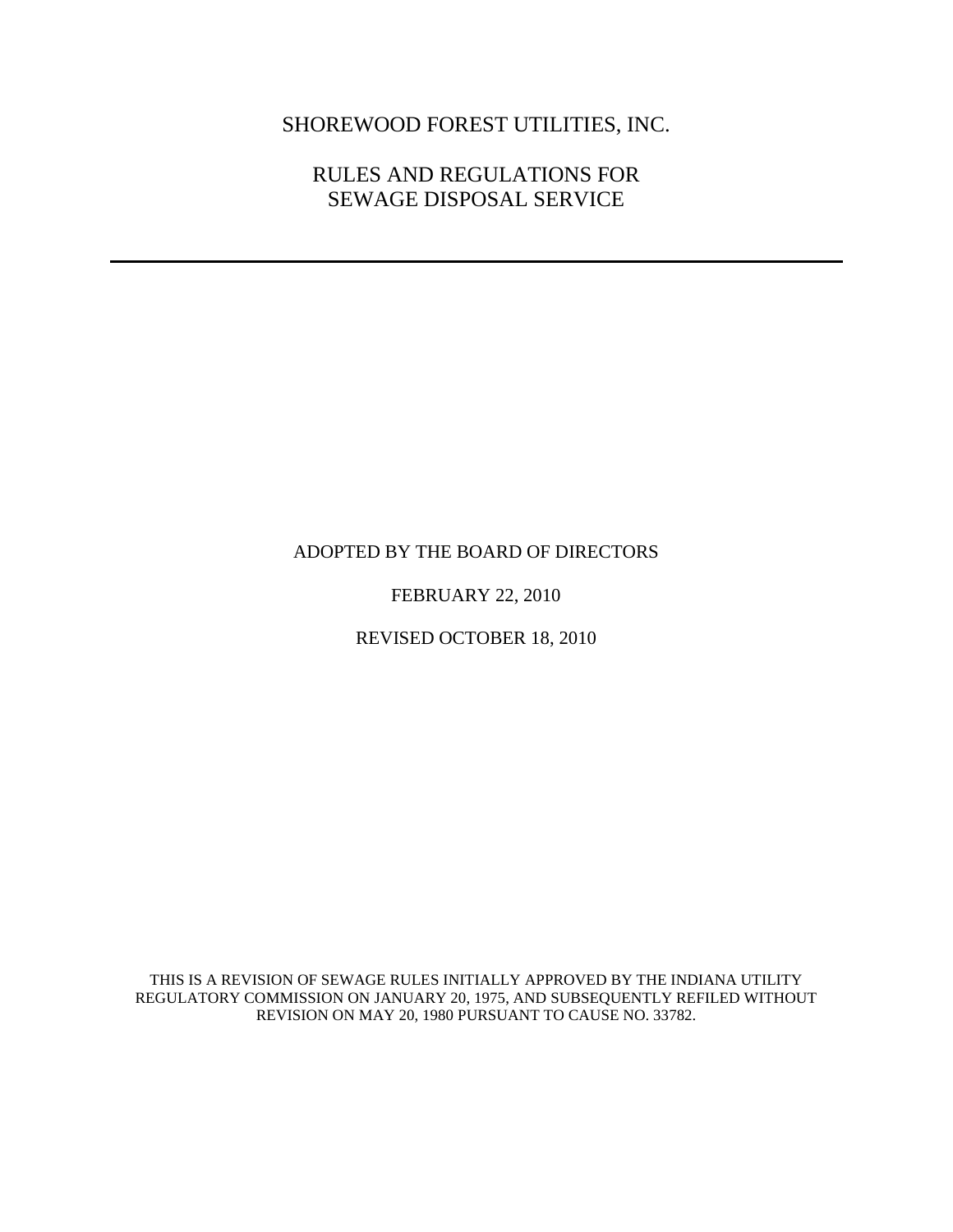## SHOREWOOD FOREST UTILITIES, INC.

### RULES & REGULATIONS FOR SEWAGE DISPOSAL SERVICE

## TABLE OF CONTENTS

## Page

| I    | <b>APPLICATION</b> |                                                                                                                                                                                                                                |                |  |  |
|------|--------------------|--------------------------------------------------------------------------------------------------------------------------------------------------------------------------------------------------------------------------------|----------------|--|--|
| II.  |                    | <b>DEFINITIONS</b>                                                                                                                                                                                                             |                |  |  |
|      |                    |                                                                                                                                                                                                                                | $\overline{4}$ |  |  |
|      |                    | Company                                                                                                                                                                                                                        | $\overline{4}$ |  |  |
|      |                    | Customer                                                                                                                                                                                                                       | $\overline{4}$ |  |  |
|      |                    |                                                                                                                                                                                                                                | $\overline{4}$ |  |  |
|      |                    |                                                                                                                                                                                                                                | $\overline{4}$ |  |  |
|      |                    |                                                                                                                                                                                                                                | 5              |  |  |
|      |                    |                                                                                                                                                                                                                                | 5              |  |  |
| III. | <b>RULES</b>       |                                                                                                                                                                                                                                |                |  |  |
|      | 3.01.              |                                                                                                                                                                                                                                | $\mathfrak{S}$ |  |  |
|      | 3.02.              | Service                                                                                                                                                                                                                        | 5              |  |  |
|      | 3.03.              |                                                                                                                                                                                                                                | 6              |  |  |
|      | 3.04.              | Deposits                                                                                                                                                                                                                       | 6              |  |  |
|      | 3.05.              | <b>Bills</b>                                                                                                                                                                                                                   | 6              |  |  |
|      | 3.06.              |                                                                                                                                                                                                                                | $\overline{7}$ |  |  |
|      | 3.07.              |                                                                                                                                                                                                                                | $\overline{7}$ |  |  |
|      | 3.08.              |                                                                                                                                                                                                                                | 8              |  |  |
|      | 3.09.              |                                                                                                                                                                                                                                | 8              |  |  |
|      | 3.10.              |                                                                                                                                                                                                                                | 8              |  |  |
|      | 3.11.              | Taps                                                                                                                                                                                                                           | 9              |  |  |
|      | 3.12.              |                                                                                                                                                                                                                                | 9              |  |  |
|      | 3.13.              |                                                                                                                                                                                                                                | 9              |  |  |
|      | 3.14.              |                                                                                                                                                                                                                                | 9              |  |  |
|      | 3.15.              |                                                                                                                                                                                                                                | 9              |  |  |
|      | 3.16.              |                                                                                                                                                                                                                                | 10             |  |  |
|      | 3.17.              |                                                                                                                                                                                                                                | 11             |  |  |
|      | 3.18.              |                                                                                                                                                                                                                                | 12             |  |  |
|      | 3.19.              | <b>Special Situations</b>                                                                                                                                                                                                      | 12             |  |  |
|      | 3.20.              | Circumstances Beyond Control [1995] [1996] [1996] [1996] [1996] [1996] [1996] [1996] [1996] [1996] [1996] [1996] [1996] [1996] [1996] [1996] [1996] [1996] [1996] [1996] [1996] [1996] [1996] [1996] [1996] [1996] [1996] [199 | 12             |  |  |
|      | 3.21.              | <b>Existing Law</b>                                                                                                                                                                                                            | 13             |  |  |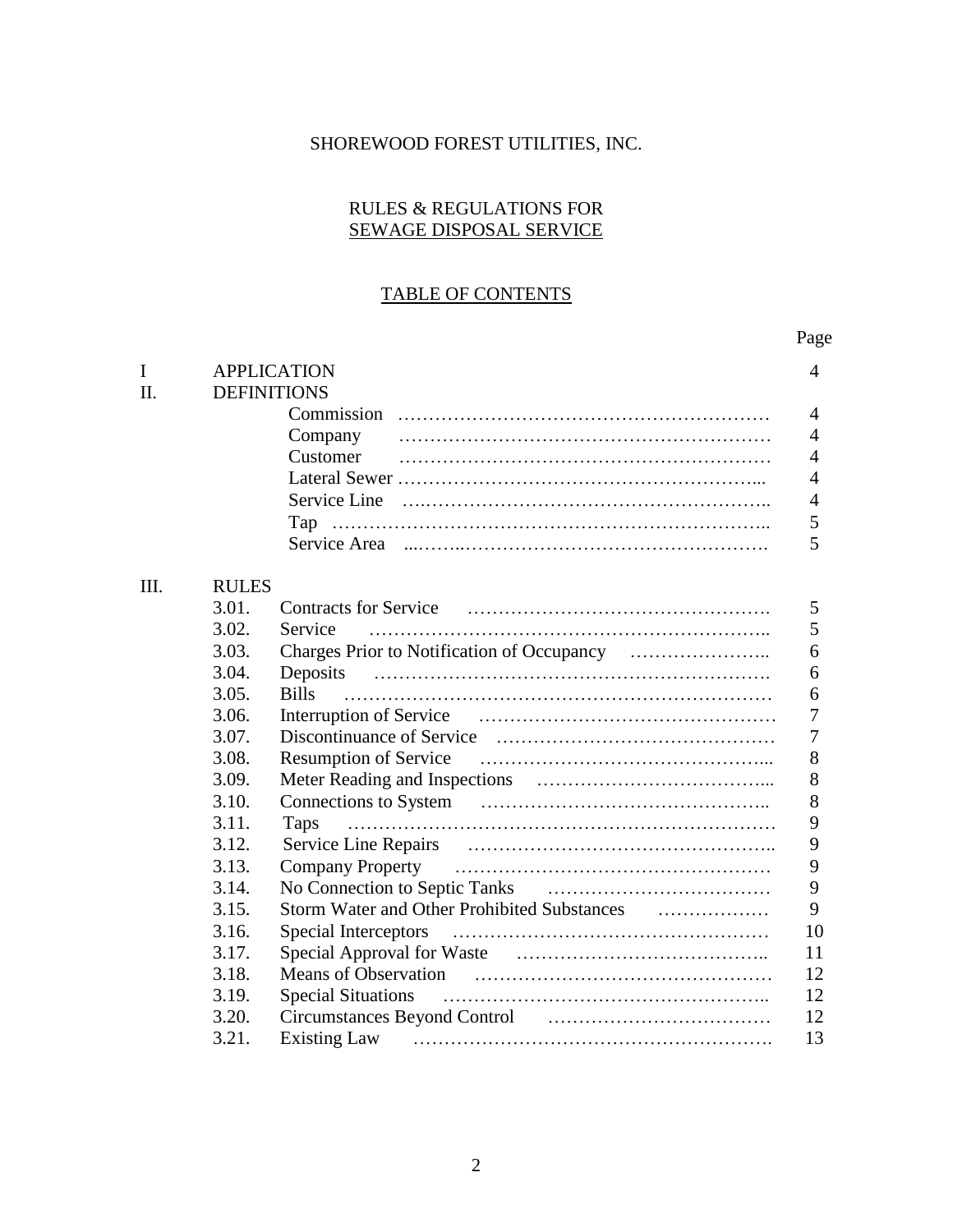| IV. | <b>RATES</b>                                |                                                                                                                                                                                                                               |    |  |  |
|-----|---------------------------------------------|-------------------------------------------------------------------------------------------------------------------------------------------------------------------------------------------------------------------------------|----|--|--|
|     | 4.01.                                       | Definitions                                                                                                                                                                                                                   | 13 |  |  |
|     | 4.02.                                       |                                                                                                                                                                                                                               | 14 |  |  |
|     | 4.03.                                       |                                                                                                                                                                                                                               | 15 |  |  |
|     | 4.04.                                       |                                                                                                                                                                                                                               | 15 |  |  |
|     | 4.05.                                       |                                                                                                                                                                                                                               | 15 |  |  |
|     | 4.06.                                       |                                                                                                                                                                                                                               | 16 |  |  |
|     | 4.07                                        | Effective Date (a) manufactured and the state of the state of the state of the state of the state of the state of the state of the state of the state of the state of the state of the state of the state of the state of the | 16 |  |  |
| V.  | <b>EXTENSIONS AND CONNECTIONS</b>           |                                                                                                                                                                                                                               |    |  |  |
|     | 5.01                                        | Approvals                                                                                                                                                                                                                     | 16 |  |  |
|     | 5.02                                        |                                                                                                                                                                                                                               | 16 |  |  |
|     | 5.03                                        |                                                                                                                                                                                                                               | 17 |  |  |
|     | 5.04                                        |                                                                                                                                                                                                                               | 17 |  |  |
|     | 5.05                                        |                                                                                                                                                                                                                               | 17 |  |  |
|     | 5.06                                        | <b>Petitions</b>                                                                                                                                                                                                              | 17 |  |  |
| VI. | <b>CONNECTION TO PUBLIC SANITARY SEWERS</b> |                                                                                                                                                                                                                               |    |  |  |
|     | 6.01                                        |                                                                                                                                                                                                                               | 17 |  |  |
|     | 6.02                                        |                                                                                                                                                                                                                               | 18 |  |  |
|     | 6.03                                        |                                                                                                                                                                                                                               | 18 |  |  |
|     | 6.04                                        |                                                                                                                                                                                                                               | 18 |  |  |
|     | 6.05                                        |                                                                                                                                                                                                                               | 18 |  |  |
|     | 6.06.                                       |                                                                                                                                                                                                                               | 19 |  |  |
|     | 6.07.                                       |                                                                                                                                                                                                                               | 19 |  |  |
|     |                                             |                                                                                                                                                                                                                               |    |  |  |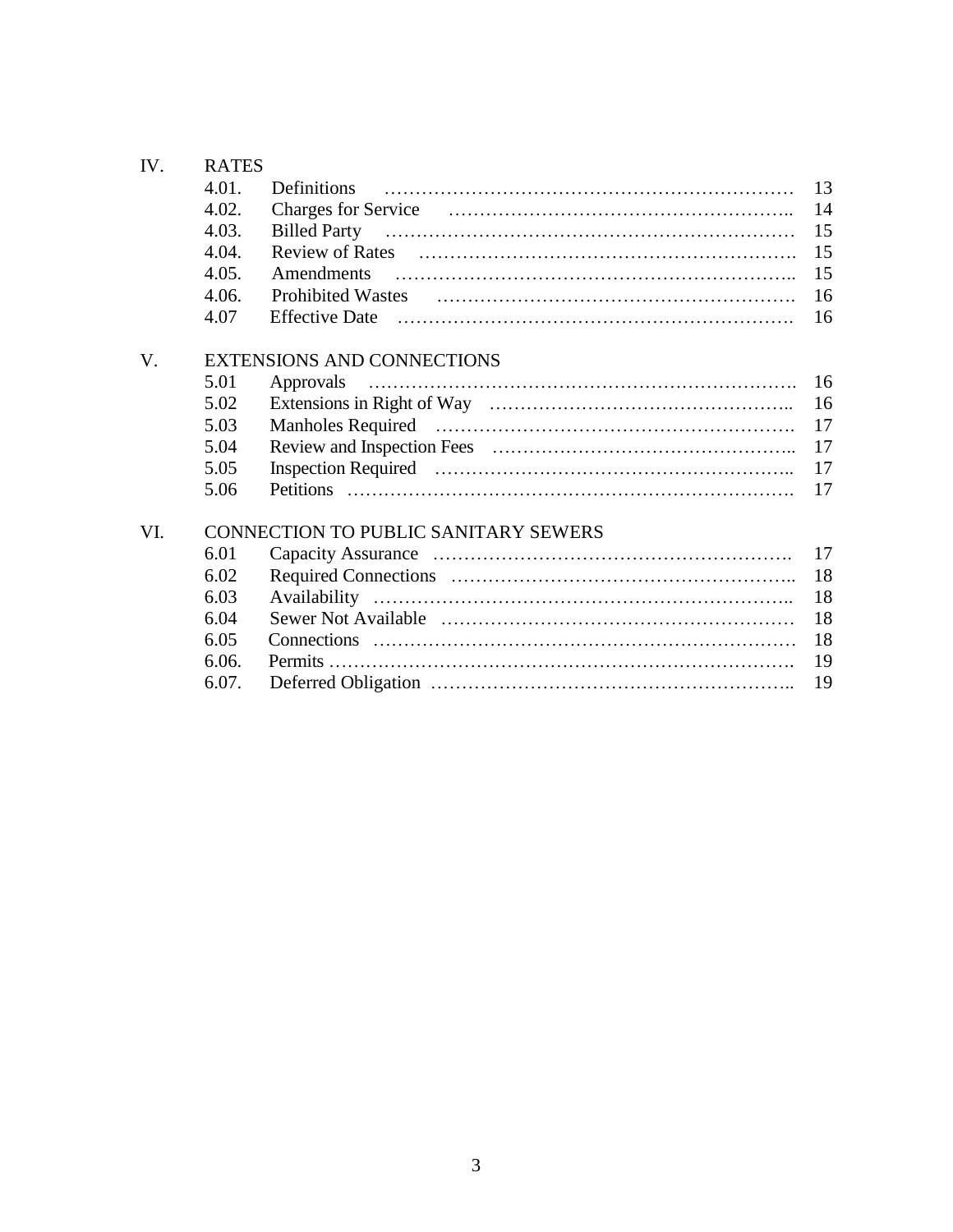# RULES AND REGULATIONS OF SHOREWOOD FOREST UTILITIES, INC. FOR SEWAGE DISPOSAL SERVICE USERS

### I. APPLICATION

The Rules and Regulations of the Company, as amended and supplemented from time to time, shall govern all sewage disposal service ("service") rendered or to be rendered by the Company, shall be binding upon every customer, and shall constitute a part of the terms and conditions of every contract for sewage disposal service, whether expressly incorporated therein or not.

### II. DEFINITIONS

The following words as used in these Rules and Regulations have the following meanings:

"Commission" means the Public Service Commission of Indiana.

"Company" means Shorewood Forest Utilities, Inc., an Indiana corporation.

"Customer" or "Consumer" means the person or entity which has been, is being, or is to be supplied with sewage disposal service by the Company.

"Lateral Sewer" means the sewer pipe, owned by Company and located in a dedicated way or utility easement which accepts sewage from the service lines and delivers it to Company's collection system.

"Service Line" means: sewer pipe which accepts sewage from the premises served and delivers it to a Lateral Sewer.

"Tap" means a fitting owned by the Company and inserted in the Lateral Sewer at the point where the Service Line is attached.

"Service Area" means a rural area in the State of Indiana for which Company has a certificate of territorial authority from the Commission to render sewage disposal service to the public.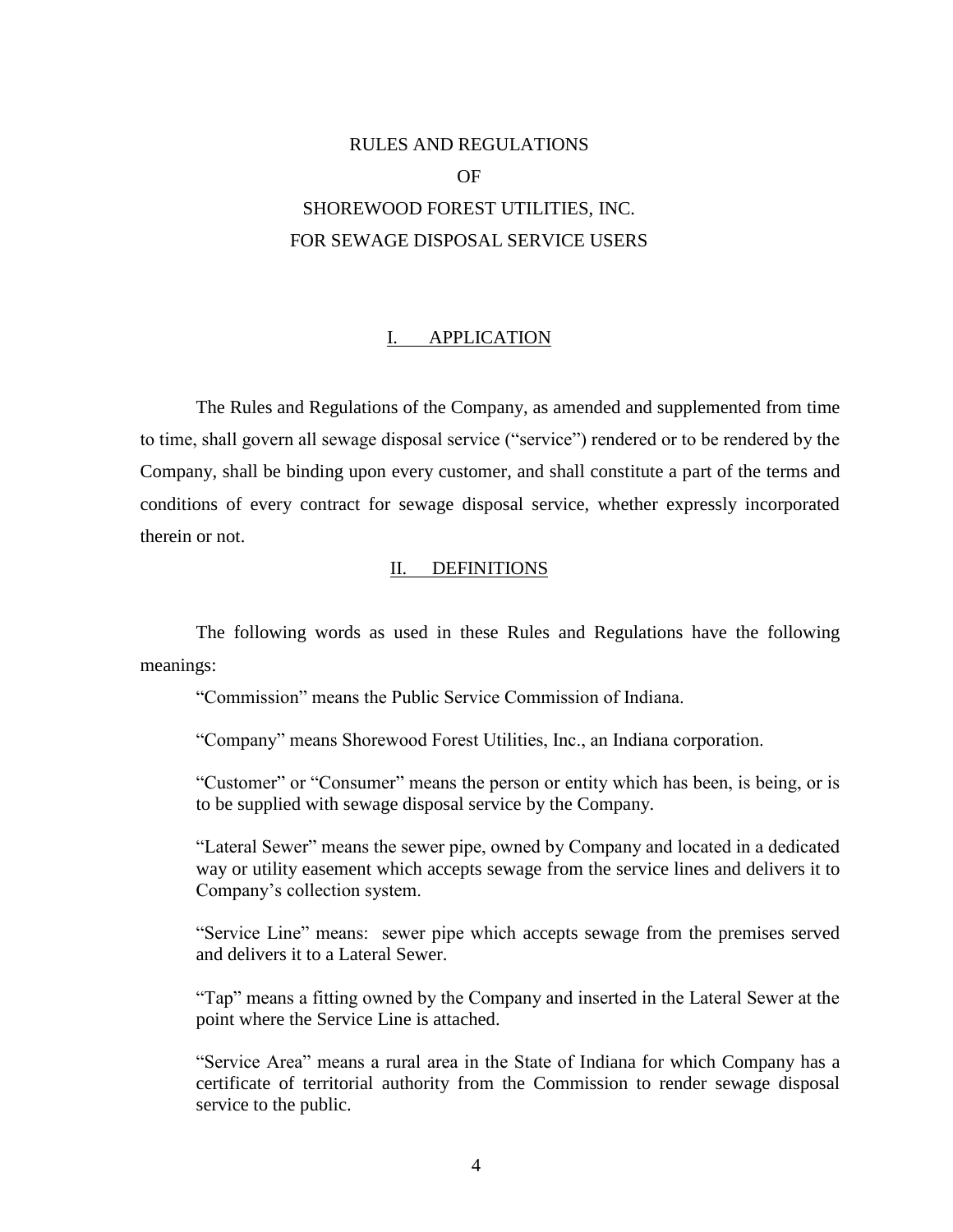### III. RULES

Section 3.01. Contracts for Service. A contract for service in the form prescribed by Company shall be executed by each Customer before Company commences service to the Customer. The customer executing such contract shall be liable for and shall pay for all service rendered under the terms of said contract unless and until Company shall release him from the terms thereof or is properly notified to discontinue service for his account. All charges for service are the personal liability of the Customer, and his moving from one property or location to another does not in any manner affect or limit his liability for charges incurred at a previous location. The Company may discontinue any Customer's service for failure to pay any unpaid charge transferred from a previous location. No promises, agreements or representations of any agent, employee or authorized representative of the Company shall be binding upon the Company unless the same shall have been incorporated in a written contract. Unless a contract for service has been executed, sewage may not be emitted from the premises into Company's system. Anyone violating this rule shall be required to pay Company its monthly service charge for any month or fraction thereof that sewage was emitted from the said premises into Company's system and to reimburse Company for all expenses incurred by it in terminating such unauthorized use of its system.

Section 3.02. Service. Service furnished is for the use of the Customer on his designated premises and shall not be resold or, without written consent of Company, be extended by any Customer to serve additional lots, premises or improvements. Service shall be rendered to all Customers of Company in accordance with the rates and charges of the Company in effect from time to time. Sewer service shall remain the responsibility of the owner of the real estate, who shall hold the Company harmless from any loss occasioned by the delinquency of the person billed, including all penalties, recording fees, disconnection and reconnection fees, attorney's fees, interest and court costs, if any.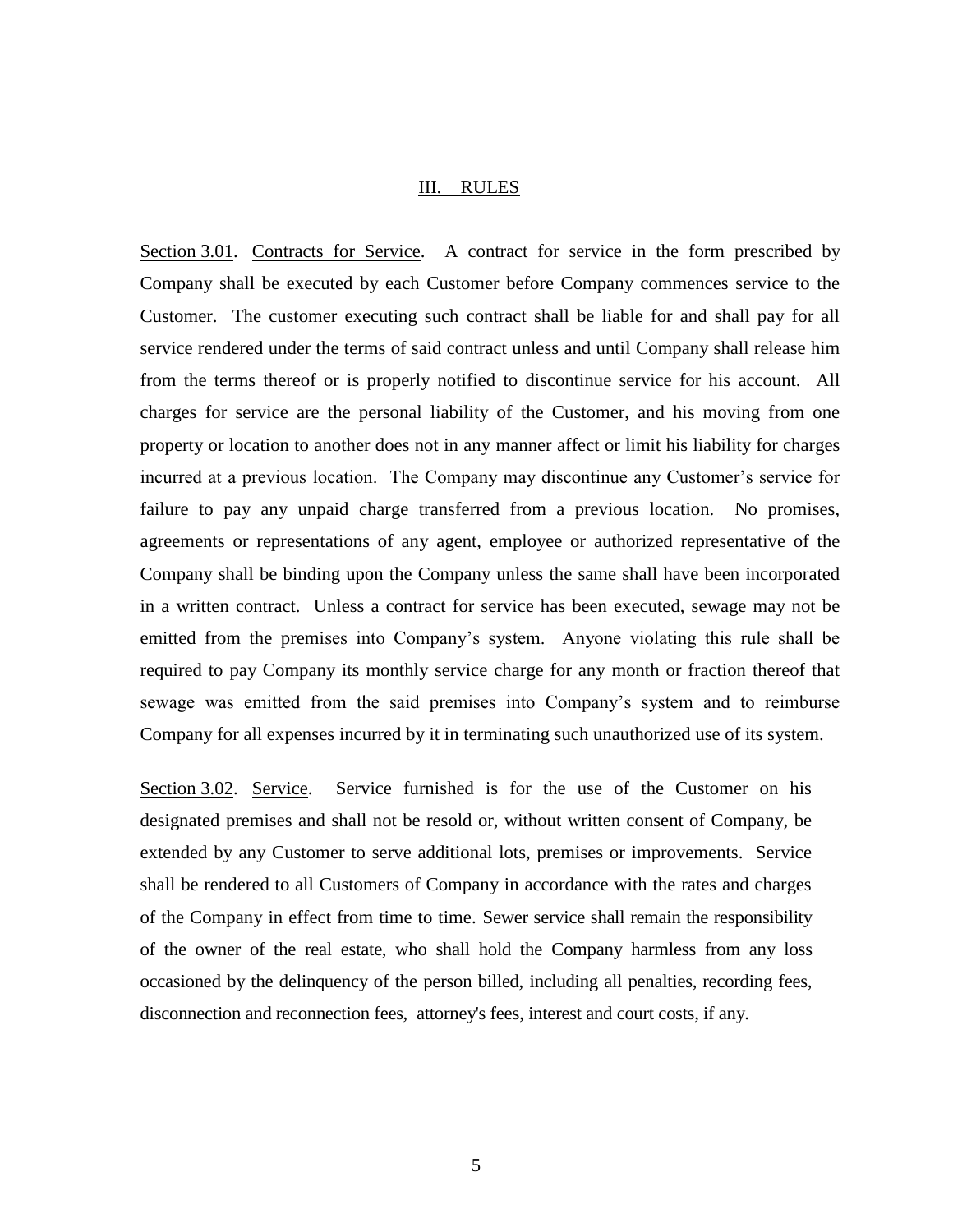Section 3.03. Charges Prior to Notification of Occupancy. The contractor, builder or developer shall be liable for the minimum monthly charge for service from time of connection until such contractor, builder or developer notifies Company, in writing, that the premises is occupied.

Section 3.04. Deposits. The Company may require a reasonable deposit from the Customer to secure the payment of charges for service. Such deposit shall be in an amount approximating the Customer's minimum charge for two billing periods, unless the charges to the Customer for such periods are expected to be in excess of the minimum, in which case the deposit shall approximate the estimated charge for two billing periods. Every such deposit held by the Company more than one year shall bear simple interest at the rate equal to the prime lending rate per annum, payable annually upon demand or upon termination of service. The deposit plus interest will be refunded when service has been discontinued and all charges for service have been paid in full. Interest shall not be paid after discontinuance of service to the Customer if the Company has made reasonable effort to return the deposit to the Customer. Refund of deposit and interest will be made upon surrender of the deposit receipt or, in case receipt is lost, upon the execution by the depositor or his proper representative of an affidavit sufficient to show that he is the person entitled to the deposit and interest.

Section 3.05. Bills. Each bill for service shall be due upon receipt and payable at the Company's designated office within ten days after receipt by the Customer. There will be no abatement of charges unless the Company has been notified in writing to discontinue service no less than 72 hours before such service is to be discontinued. Bills shall be rendered bimonthly. If a bill is not paid on or before the due date indicated on the bill (approximately 17 days after the bill is mailed to the customer), the bill shall be considered delinquent. Should this remain delinquent, service may be terminated by the Company, and all costs associated with said delinquency shall be borne by the Customer.

Temporary Cessation of Service: Due to the billing agreement in place with Indiana American Water Company, at its regular meeting on October 18, 2010 the Board approved a revision to the former "Snowbird Policy" which would allow the cessation of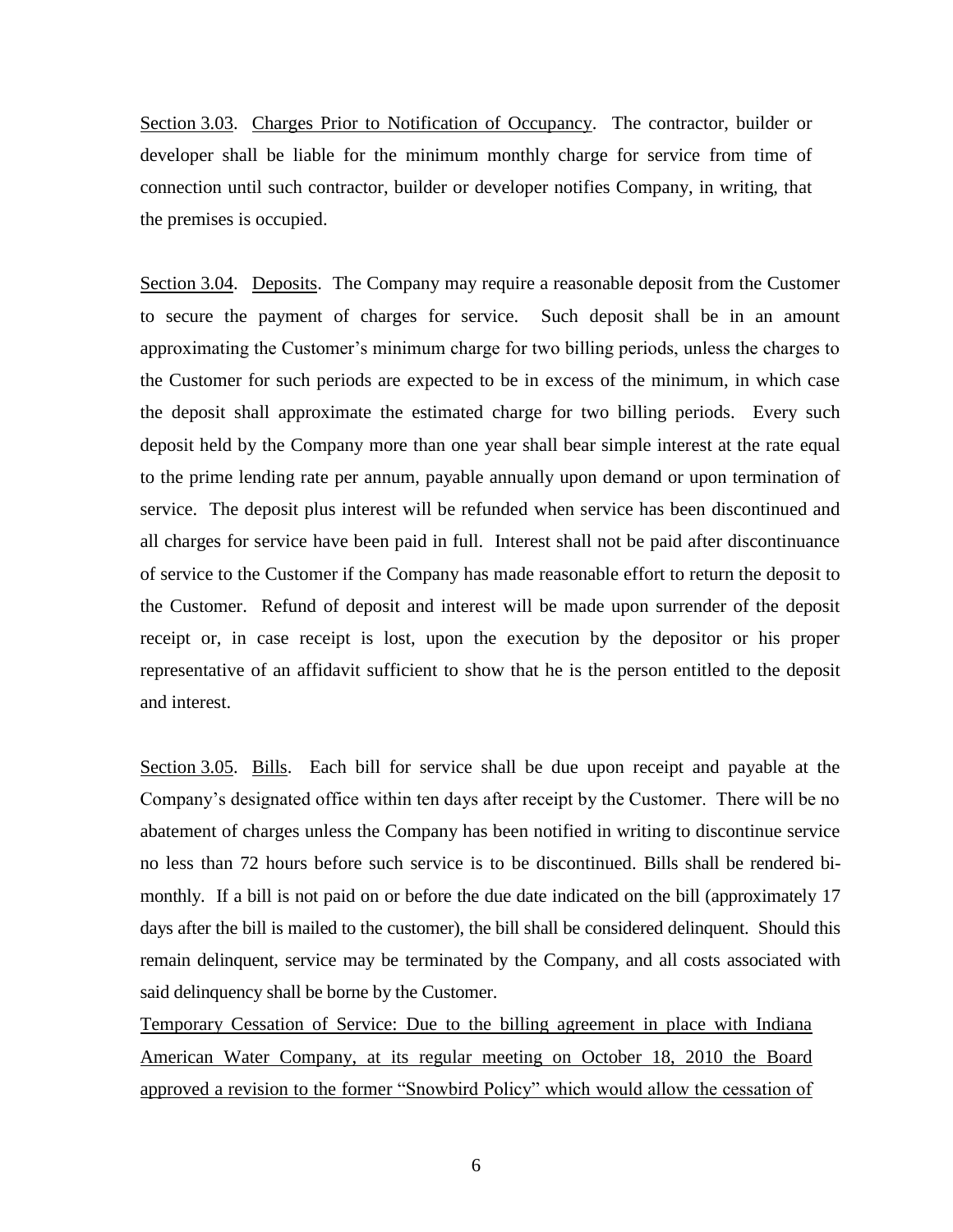billing for sewer during the temporary absence of the customer during winter periods. This change is effective so long as the customer is receiving their water service through Indiana American Water and the Water Company is billing that customer as a mutual account (both water and sewer) and seasonally suspends their water service in accordance with Indiana American Water Company rules.

Section 3.06. Interruption of Service. The Company will undertake to exercise reasonable care and diligence to treat and dispose of sewage emitted from Customer's premises. The Company reserves the right, however, to suspend service for repairs and improvements which are in its opinion necessary. It will undertake to keep such interruptions at a minimum and to notify Customers of impending interruptions whenever possible. The Company shall not be responsible, and shall in no way be liable, for failures or interruptions in service, or for any loss or damage or inconvenience resulting therefrom.

Section 3.07. Discontinuance of Service. A Customer's service may be discontinued by the Company for any of the following:

(a) Tampering or unknowingly permitting tampering with any Service Line, meter, meter seal, or any of the Company's facilities or equipment, without proper authority from the Company.

(b) Vacancy of property.

(c) Failure to pay any bill or charge when due.

(d) Failure to provide free and non-hazardous access to the property so that representatives of the Company may take meter readings, make necessary inspections, and maintain, replace, or remove any of the Company's facilities.

(e) Continued violation of any of these rules and regulations or any amendments thereof.

(f) Placing or permitting any deleterious substance to enter into the sewer system which might adversely affect the ordinary treatment of sewage in the treatment plant.

(g) Interference with, or damaging or destroying, any sewage disposal facilities belonging to Company.

7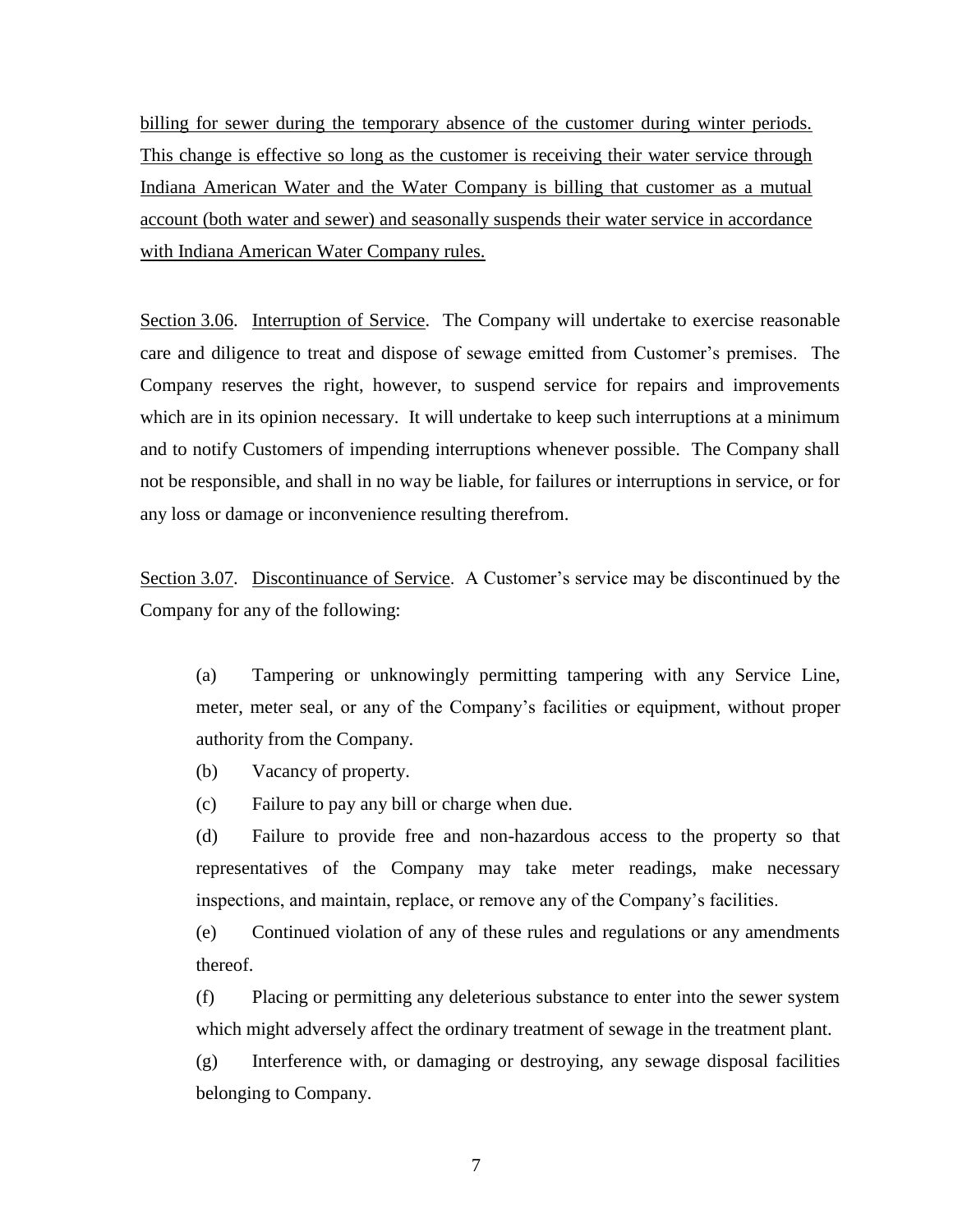(h) Installation of new pipe and fittings or altering or removing existing pipe or fittings without written permission from the Company.

(i) Permitting any condition to exist about the premises that does, or might, cause pollution of the public water supply.

(j) An order to discontinue service by the Indiana Department of Environmental Management, or by any other authority or agency having jurisdiction over such matters.

Written notice that service will be discontinued, absent corrective measures satisfactory to the Company, for any of the reasons set forth in subparagraphs  $(c, c)$ ,  $(d, d)$ ,  $(e, d)$  and  $(f, f)$  hereof will be mailed to the Customer at his address appearing on the Company's records seven (7) days prior to discontinuance of service. After said notice, service may be discontinued by the Company without further notice. Service may be discontinued without notice for any of the reasons set forth in subparagraphs  $(a, b)$ ,  $(b, b)$ ,  $(g, b)$ ,  $(h, b)$ ,  $(i, b)$ , and  $(i, b)$ .

Section 3.08. Resumption of Service. When the Company has discontinued service to a premise, the Customer shall not reinstate or cause reinstatement of service without written permission from the Company. When the Company has disconnected sewer service to the property, sewer service shall not be restored until the delinquent account, together with the costs of terminating and reconnecting the sewer service, shall have been paid, and the property owner has executed a contract with the Company.

In addition to the foregoing remedies, the Company may file a civil action to recover the amount of the charges for sewer services penalties, reasonable attorney's fees, and costs.

Section 3.09. Meter Reading and Inspections. Company personnel shall have access to Customer's premises at all reasonable times to read meters, to inspect Company's property, to check for unsafe conditions and for all other purposes connected with the service.

Section 3.10. Connections to System. No customer shall be allowed to connect to Company's system until payment of the connection charge required by Company. If any

8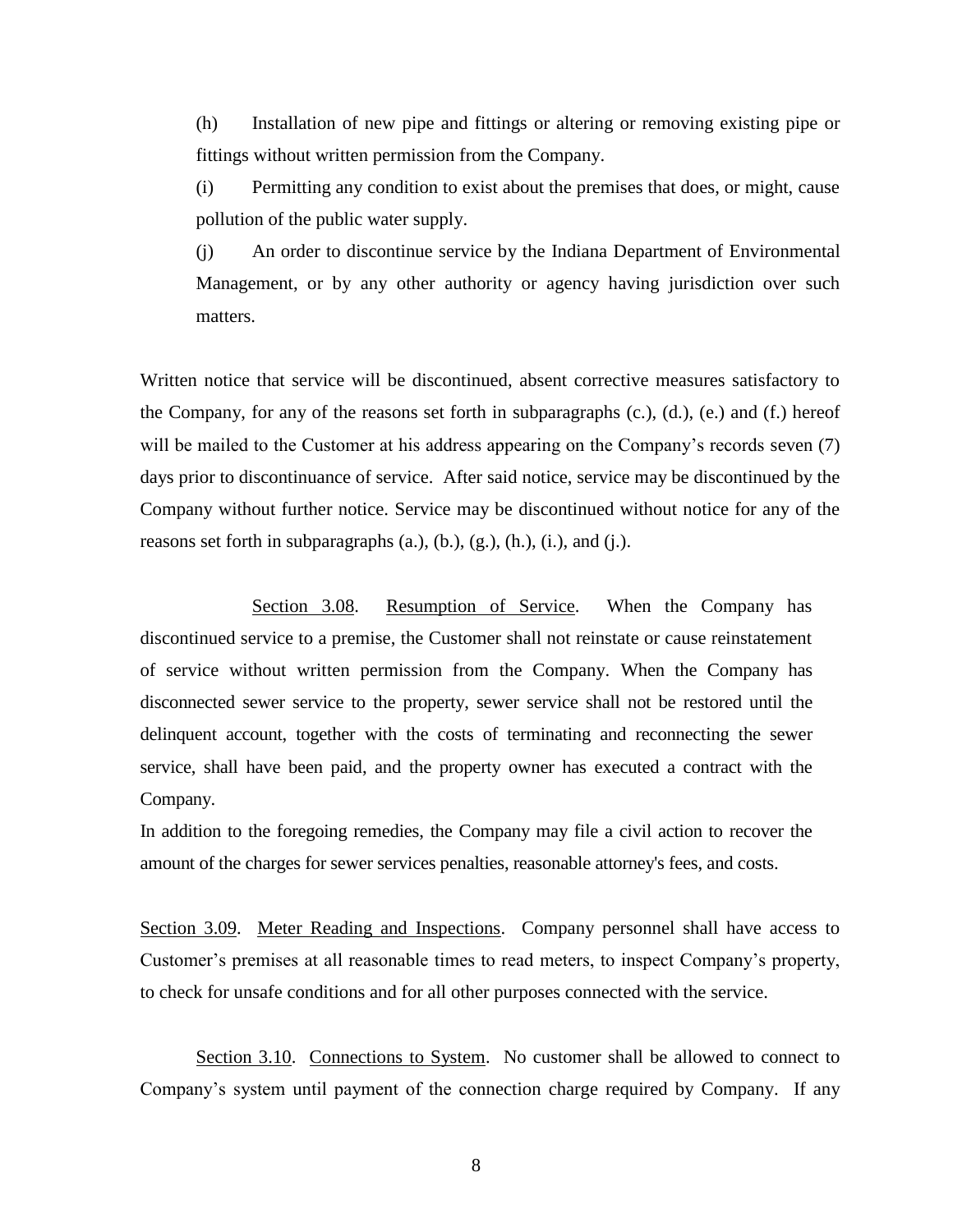person shall do so without making such payment, Company shall have the right to disconnect such Customer and refuse to connect him to Company's system until after such connection charge has been paid and Company has been reimbursed for its expense incurred in disconnecting such person from its system. No person shall do any form of work on or in connection with lines or facilities of Company without written permission from the Company. Twenty-four hours notice to Company will be required prior to making any inspection of a new connection. No underground work shall be covered until Company has inspected and approved same. Company shall charge a Connection Fee of Five-Hundred Dollars (\$500.00) for its services in processing each application and making each inspection. Before requesting an inspection or the making of a Tap by Company, the sewer contractor shall have the work in such state that the inspection or Tap can be made at the scheduled time. Any property found to be connected to a public sewer for the discharge of sewage without payment shall be placed on monthly billings immediately, and the user of the service shall be back-billed for the period of use at the monthly flat charge set out in these Rules and Regulations.

Section 3.11. Taps. Service Lines, Taps and connections to Company's Lateral Sewers shall be made only in accordance with plans and specifications approved by Company and shall include such appurtenances and facilities as Company may require. Any such connection shall be made only under direct authority from and under the supervision by an officer of or employee designated by Company for such purpose. All clean outs or inspection pipes shall be installed at the expense of the Customer.

Section 3.12. Service Line Repairs. All Service Line repairs and maintenance are the responsibility of the Customer.

Section 3.13. Company Property. All pipe, tile and equipment furnished by Company, which may at any time be on or in the Customer's premises, shall be and remain the property of the Company, unless otherwise expressly provided, and the Customer shall protect such property from loss or damage.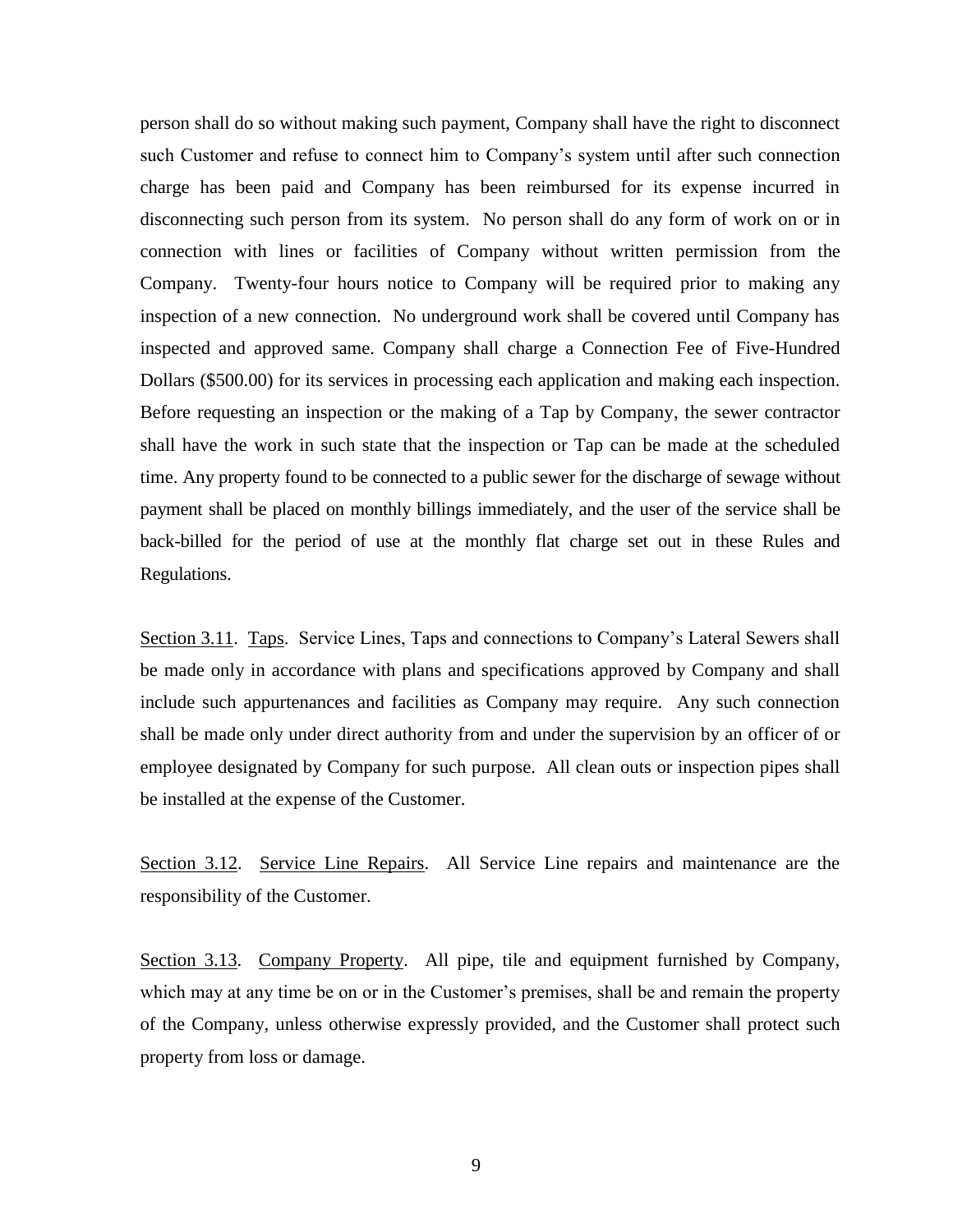Section 3.14. No Connection to Septic Tanks. Connections between septic tanks and the Company's sewer lines are prohibited.

Section 3.15. Storm Water and Other Prohibited Substances. No person shall cause to be discharged any storm water, surface water, ground water, roof run-off, sub-surface drainage, cooling water or unpolluted industrial process waters into any sanitary sewer. Upon finding any connection to its sewer system in violation of the rule, Company may cause such connection to be disconnected and charge such Customer a reasonable fee for its expense in doing so. Failure to pay such charge within 15 days after mailing of an invoice therefore shall subject the Customer to the same penalties provided herein for failure to pay service charges. Except as hereinafter provided, no person shall discharge or cause to be discharged any of the following into a sanitary sewer:

(a) Liquid or vapor having a temperature higher than 150 degrees F.

(b) Water or waste which may contain more than 208 parts per million, by weight, of fat, oil or grease.

(c) Gasoline, benzenes, naptha, fuel oil, or other inflammable or explosive liquid, solid or gas of any type.

(d) Garbage that has not been properly shredded.

(e) Ashes, cinders, sand, mud, straw, shavings, metal, glass, rags, feathers, tar, plastics, wood, paunch manure, or any other solid or viscous substance capable of causing obstruction to the flow in sewers or other interference with the proper operation of the sewage treatment plant.

(f) Waters or wastes having a pH lower than (5.5) or higher than (9.0), or having any other corrosive property capable of causing damage or hazard to structures, equipment, facilities, and personnel of the sewage treatment plant.

(g) Waters or wastes containing a toxic or poisonous substance in sufficient quantity to injure or interfere with any sewage treatment process, constitute a hazard to humans or animals, or create any hazard in the receiving waters of the sewage treatment plant.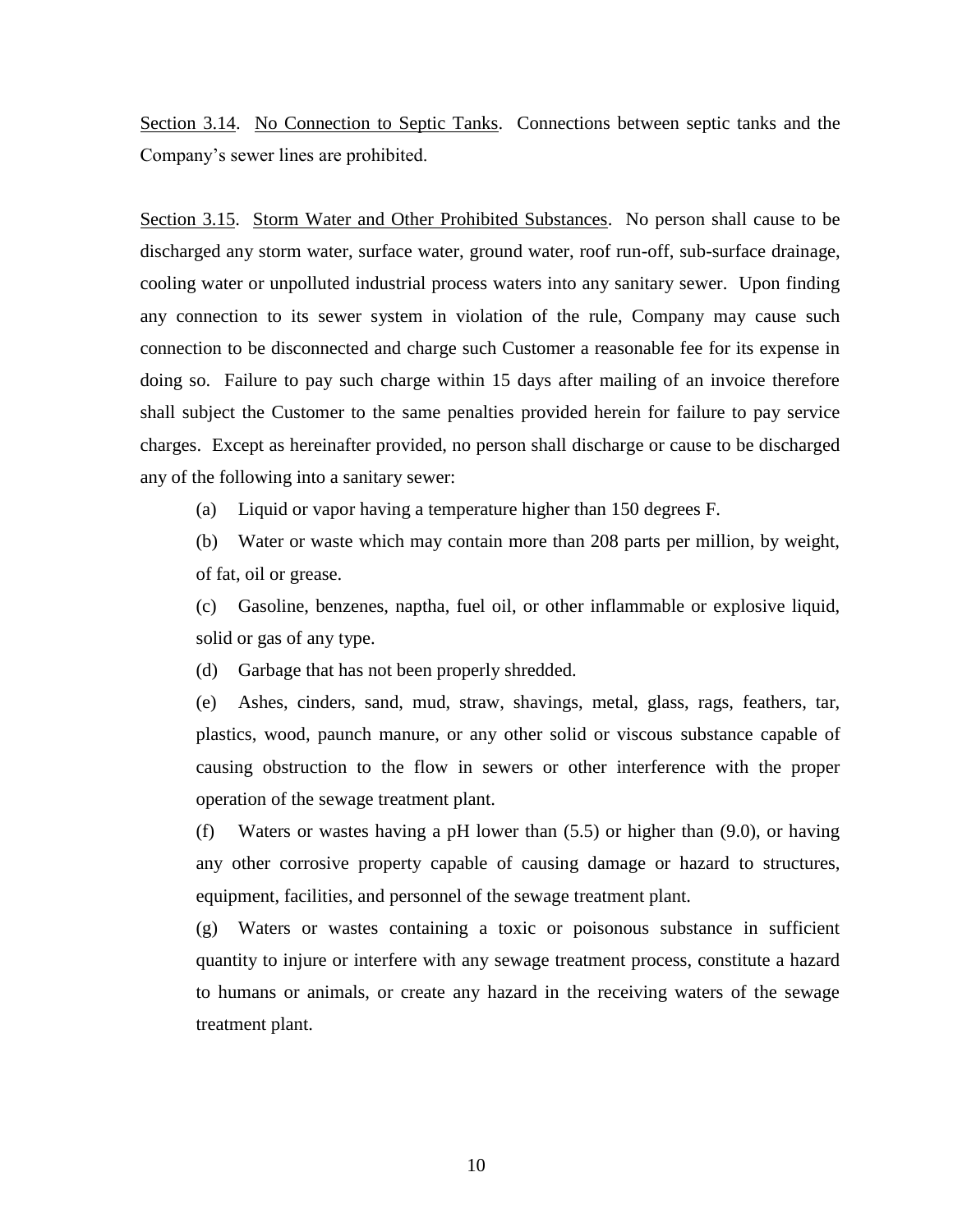(h) Waters or wastes containing suspended solids of such character and quantity that unusual attention or expenses are required to handle such materials at the sewage treatment plant.

(i) Noxious or malodorous gas or substance capable of creating a public nuisance.

Section 3.16. Special Interceptors. Grease, oil, and sand interceptors shall be provided by Customer when, in the opinion of the Company, the are necessary for the proper handling of liquid wastes containing grease in excessive amounts or any inflammable wastes, sand or other harmful ingredients. However, such interceptors shall not be required for private living quarters or dwelling units. All interceptors shall be of a type and capacity approved by Company and shall be located as to be readily and easily accessible for cleaning and inspection. Grease and oil interceptors shall be constructed of impervious materials capable of withstanding abrupt and extreme changes in temperature. They shall be of substantial construction, water tight, and equipped with easily removable covers which, when bolted in place, shall be gas tight and water tight. Where installed, all grease, oil and sand interceptors shall be maintained in continuously efficient operation by the Customer, at his expense.

Section 3.17. Special Approval for Waste. In the event a customer admits into the Company's sewers any wastes or waters having:

- (a) A five day biochemical oxygen demand greater than 208 parts per million weight; or,
- (b) Containing more than 240 parts per million weight of suspended solids; or,

(c) Containing any quantity of substance having the characteristics described in Section 3.15(a) through (i), or in subparagraph (a) or (b) of this Section 3.17; or,

(d) Having an average daily flow greater than two percent (2%) of the average daily sewage flow of the Service Area, shall be subject to the prior review and written approval of the Company; then,

The Customer shall provide, at his sole expense, such preliminary treatment as may be necessary to:

1. Reduce the biochemical oxygen demand to 208 parts per million and the suspended solids to 240 parts per million by weight; or,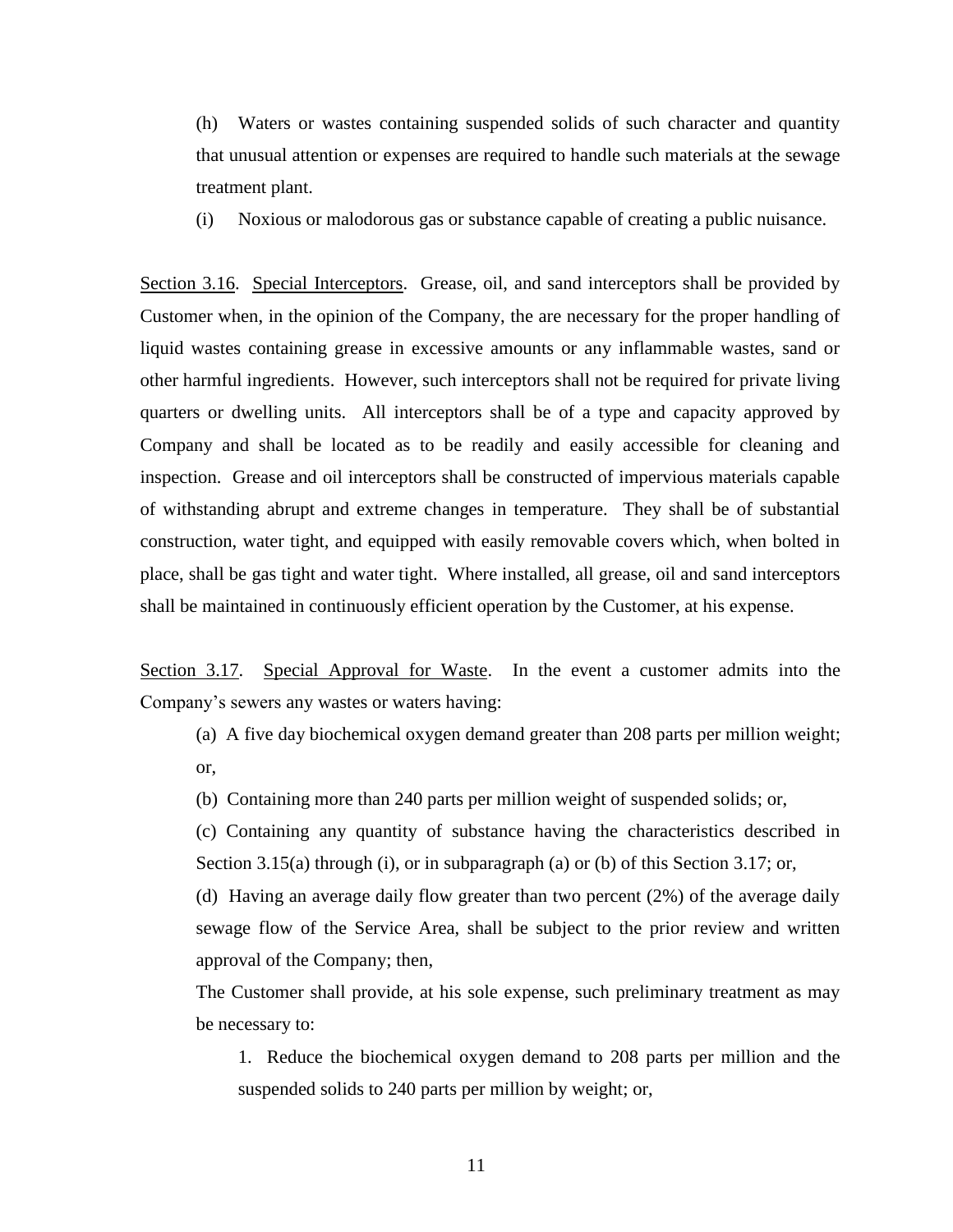- 2. Reduce objectionable characteristics or constituents to within the maximum limits provided for in Section 4.15; or,
- 3. Control the quantities and rates of discharge of such waters or wastes.

Plans, specifications and other pertinent information relating to proposed preliminary treatment facilities shall be submitted for the approval by the Company and the appropriate governmental agencies. No construction of such facilities shall be commenced until said approvals have been obtained in writing. Where preliminary treatment facilities are provided for any waters or wastes, they shall be maintained continuously in satisfactory and effective operation by the Customer at his sole expense according to methods approved by the Company.

Section 3.18. Means of Observation. When required by the Company, the Customer on any property served by a building sewer carrying non-residential wastes shall install a suitable control manhole in the building sewer to facilitate observation, sampling and measurement of the wastes. Such manhole, when required, shall be accessible and safely located, and shall be constructed in accordance with plans approved by the Company. The manhole shall be installed by Customer at his sole expense, and shall be maintained by him so as to be safe and accessible at all times.

Section 3.19. Special Situations. No statement contained in these Rules and Regulations shall be construed as preventing any special arrangement between the Company and any industrial Customer whereby an industrial waste of unusual strength or character may be accepted by the Company for treatment, subject to payment therefore by the industrial Customer of a rate or charge determined by the Company.

Section 3.20. Circumstances Beyond Control. The Company shall not be held liable for any failure or delay in performing any of the functions undertaken by it in connection with rendering service when such failure or delay is caused by strike, acts of God, unavoidable accident, or any other event, natural or otherwise, beyond the Company's control. Company shall not be liable for damage caused by interruption in or failure of service or by water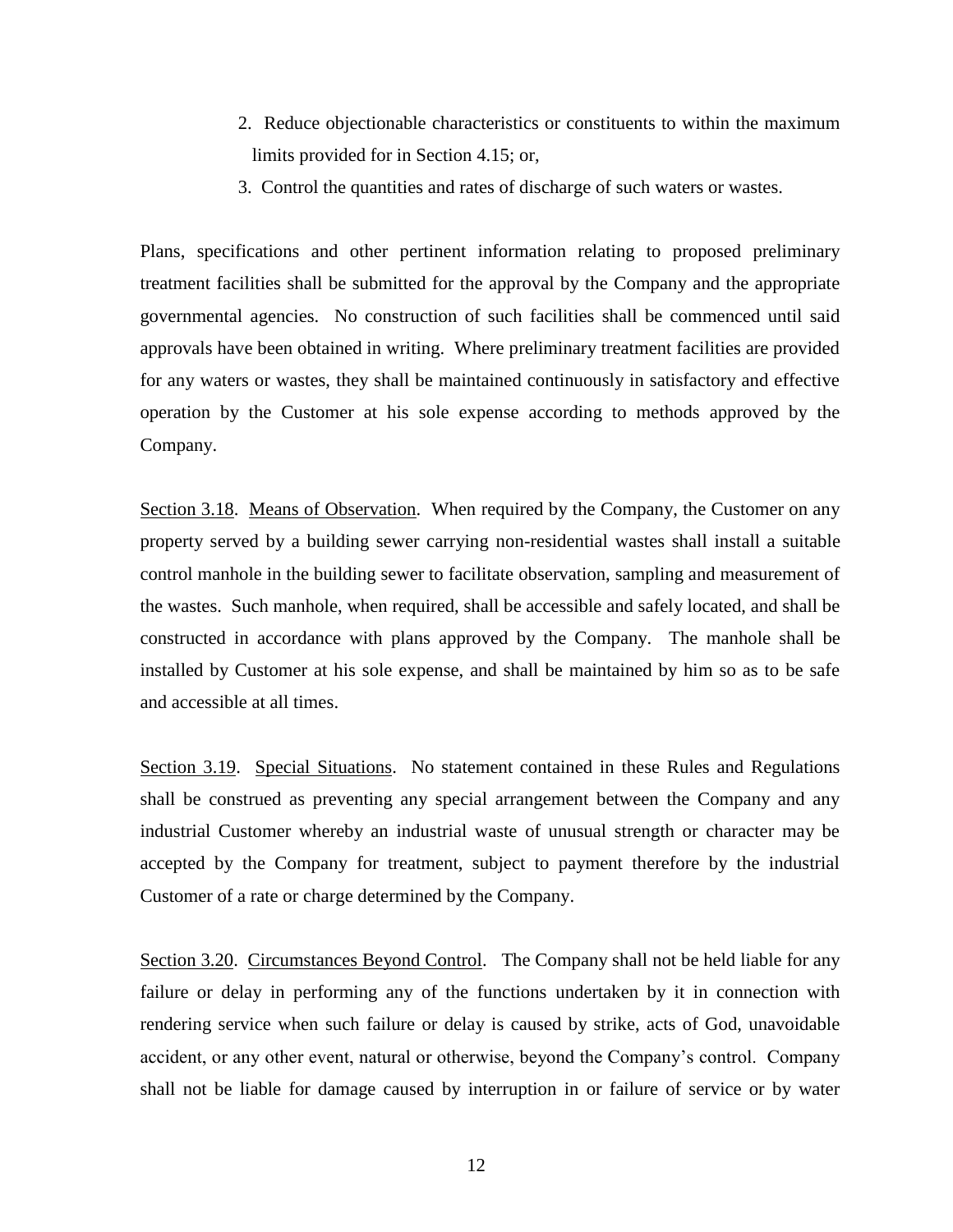escaping from piping on Customer's property. The Company shall not be liable for the failure, interruption or malfunction, including backup, of its system and service caused by flood, earthquake, high water, war, riot or civil commotion, vandalism, acts of others, acts or failure to act by any local governmental authority to enforce or provide proper surface drainage or ditches for surface water run-off or other circumstance over which Company has no control, provided the Company has used reasonable care in installing and maintaining its system in accordance with acceptable standards in the sewer utility business.

Section 3.21. Existing Law. These Rules and Regulations are subject to all laws of the State of Indiana and Rules and Regulations of the Commission applicable to this Utility in the rendering of sewage disposal service in rural areas.

### IV. RATES

Section 4.01. Definitions. The following words shall have the meanings hereinafter set forth:

(a) "User Service Charge" shall mean the charge levied on users of the Sewage Works for the cost of operation and maintenance including replacement.

(b) "Debt Service Charge" shall mean the charge levied on the users of the Sewage Works to meet principal and interest on revenue bonds, service charges and other indebtedness incurred by reason of construction, repair, remodeling, upgrading, operating and maintaining the Sewage Works.

(c) "Sewer Service Charge" shall mean the aggregate of User and Debt Service Charges.

(d) "Replacement Charge" shall mean the expenditures for obtaining and installing equipment, accessories or pertinences which are necessary during the service life on the Sewage Works to maintain the capacity and performance for which such works were designed and constructed. Operation and maintenance includes a replacement.

(e) "Sewage" shall mean the combination of liquid and water carried wastes from residences, commercial buildings, industrial plants and institutions, including wastes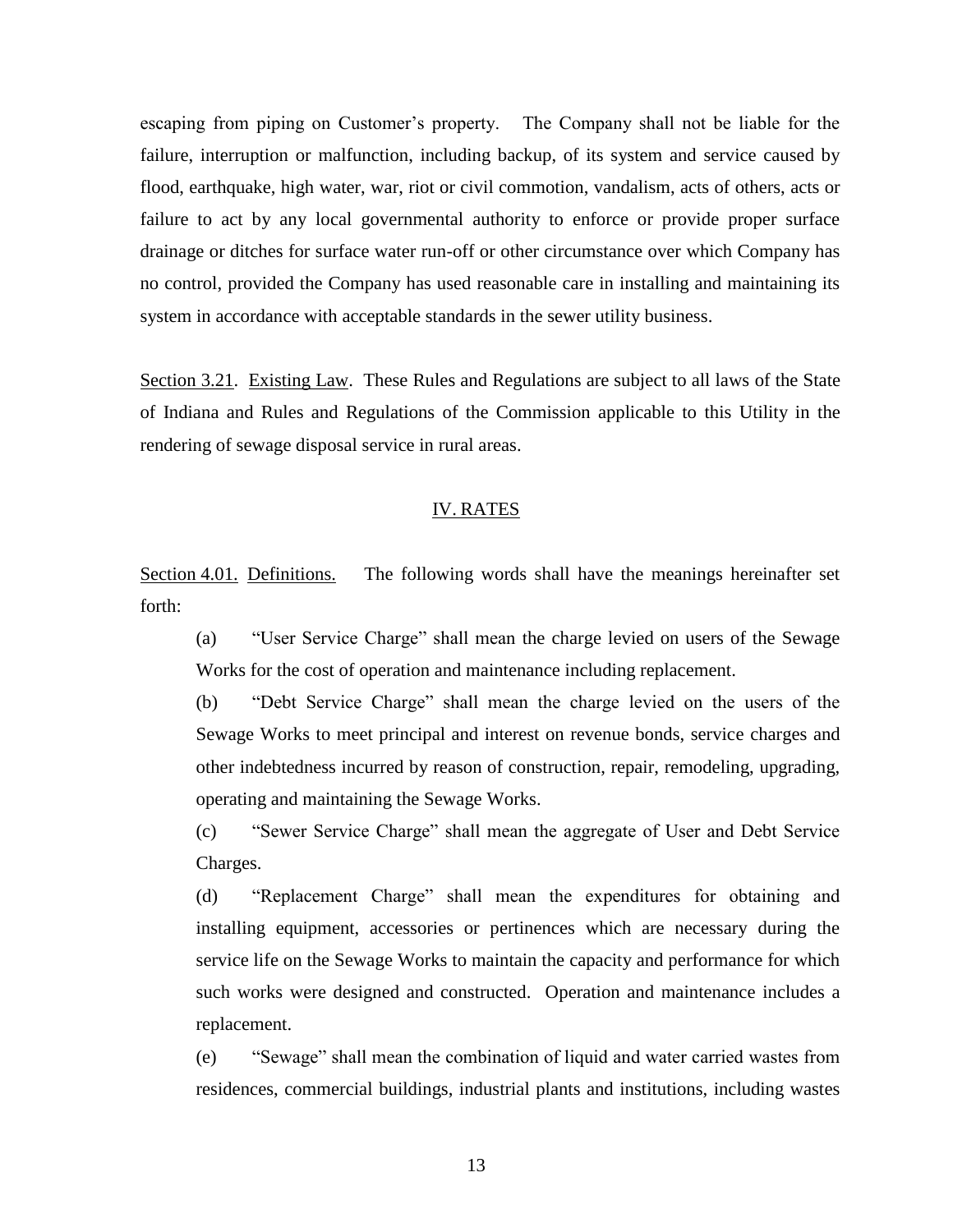from water closets, toilets, urinals, lavatories, sinks, bathtubs, showers, household laundries, basement floor drains, garage floor drains, bars, soda fountains, and stable floor drains.

(f) "Industrial Wastes" shall mean liquid wastes resulting from any commercial, manufacturing or industrial operation or process.

(g) "Sewage Works" shall mean the structures, equipment and processes required to collect, transport and treat domestic and industrial wastes and dispose of the effluent and accumulated residual solids of Shorewood Forest Utilities.

- (h) "Shall" is mandatory.
- (i) "May" is permissive.

Section 4.02. Charges For Service. For the use and service rendered by the Sewage Works, rates and charges shall be collected from the owners of each and every lot, parcel of real estate, building or dwelling unit that is connected with or required to be connected with the Sewage Works or otherwise discharges sanitary sewage, industrial wastes, water or other liquids either directly or indirectly into the Sewage Works. Such rates and charges shall include charges for use of the treatment facilities and charges for the use of the collection facilities of the Sewage Works. The rates and charges shall be determined and payable as hereinafter provided.

Except as herein otherwise provided, sewage rates and charges shall be determined on a monthly basis as follows:

(a) Residential Sewer Service:

Residential users shall be charged a flat rate of \$65.00 per month.

- (b) Commercial Sewer Service Rate: Commercial users shall be charged a rate of \$65.00 per equivalent residential user based upon monthly usage.
- (c) Connection Fee: Users shall be charged a \$500 connection fee for each new connection.
- (d) Capacity Fee:

New users shall be charged a capacity fee of \$2,000 per new connection.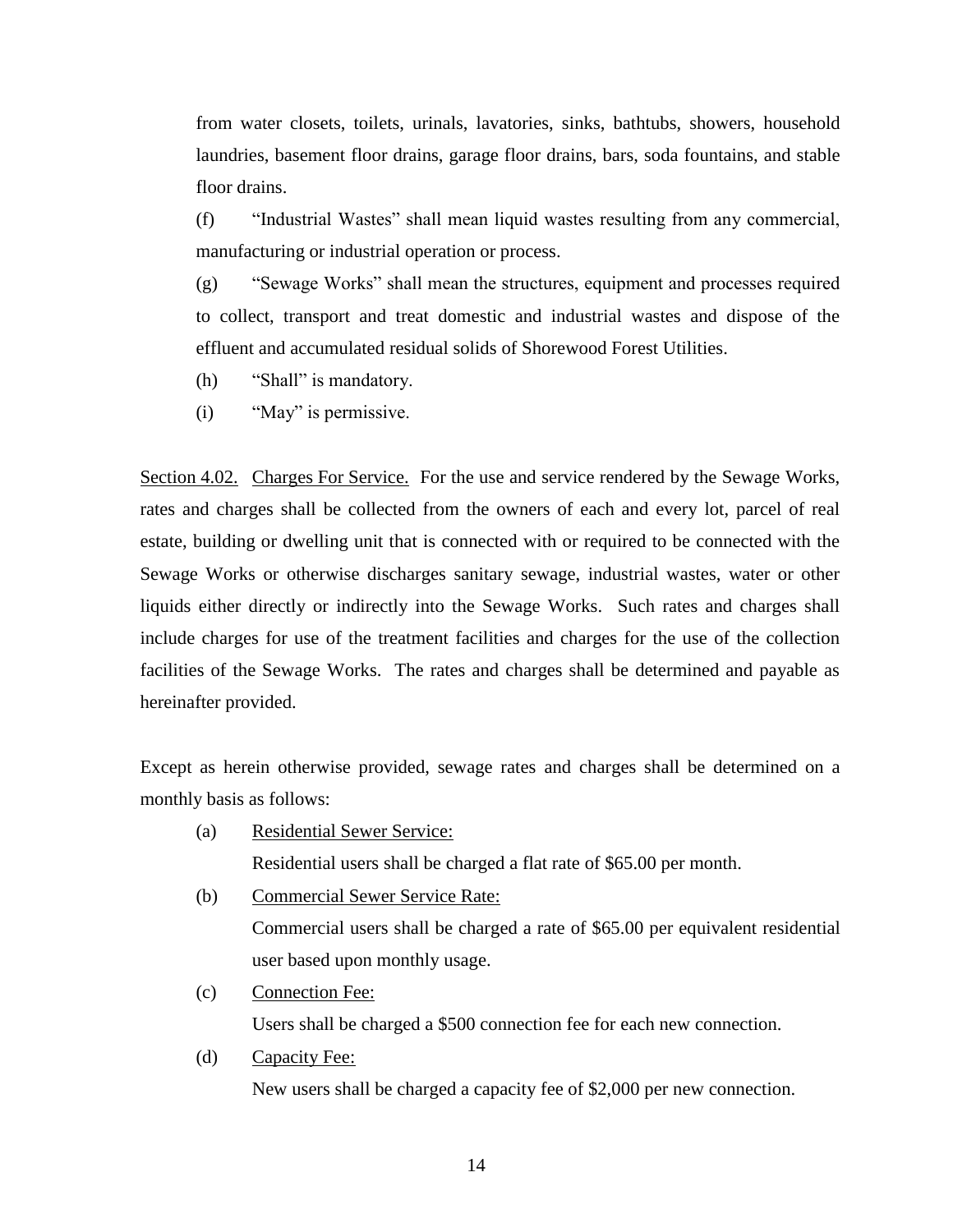- (e) Collection and Deferred Payment Charges: All bills for sewer service not paid within fifteen (15) days from the due date thereof, as stated in such bills, shall be subject to the collection or deferral payment charge of 10% on the first \$3.00 and 3% on the excess over \$3.00.
- (f) Bad Check Charge: Charge for bad check will be twenty dollars (\$20.00).

Section 4.03. Billed Party. Sewer service charges shall be billed to the owners of the lot, parcel of real estate, building or dwelling unit served, unless otherwise requested in writing by the owner, but such billing shall in no way relieve the owner thereof from the liability therefore in the event payment is not made as herein required. The owners of lots, parcels of real estate, or buildings served by the Sewage Works which are occupied by a tenant or tenants shall have the right to examine the collection records of the Company for the purpose of determining whether bills have been paid by such tenant or tenants, provided that such examination shall be made at the office at which such records are kept and during the hours that such office is open for business.

Section 4.04. Review of Rates. In order that the rates and charges for sewage service may remain fair and equitable and be in proportion to the cost of providing services to the various users or user classes, the Company may cause a study to be made within a reasonable period of time following the first twelve (12) months of operation following the date on which the Resolution becomes effective. Such study may include, but not be limited to, any analysis of the costs associated with the treatment of excessive strength effluents from industrial users, volume and delivery flow rate characteristics attributed to the various users or user classes, the financial position of the Sewage Works and the adequacy of its revenue to provide reasonable funds for operation and maintenance, replacements, debt service requirements and capital improvements of the Sewage Works.

Thereafter, on an annual basis, within a reasonable period of time following the Company's normal accounting period, the Company may cause a similar study to be made for the purpose of reviewing the fairness and equity of the rates and charges for sewage services on a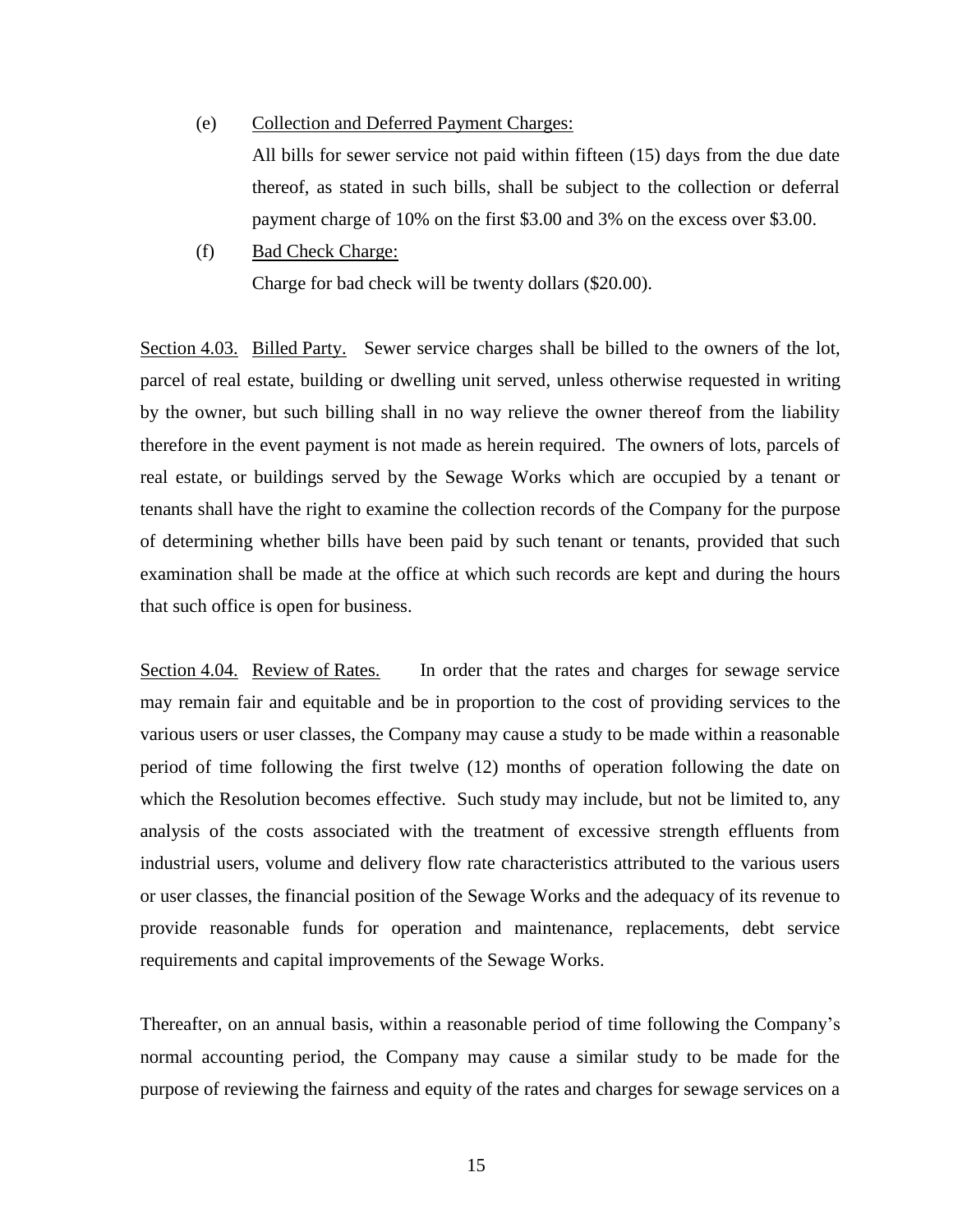continuing basis to determine any material changes which should be passed to the Company's users in an apportionment manner. Said studies shall be conducted by officers and/or employees of the Company, or by certified public accountants and/or a firm of consulting engineers, which firms shall have experience in such studies.

Section 4.05. Amendments. The Company shall make and enforce such Rules and Regulations as may be deemed necessary for the safe, economical and efficient management of the Sewage Works, for the construction and use of house sewers and connections to the Sewage Works, and for the regulation, collection, rebating and refunding of such rates and charges.

Section 4.06. Prohibited Wastes. The Company is hereby authorized to prohibit dumping of wastes into the Sewage Works, which, in its discretion, are deemed harmful to the operation of the Sewage Works or to require methods affecting pretreatment of said wastes to reduce the characteristics of the waste satisfactorily to the Company.

Section 4.07 Effective Date. The rates and charges adopted herein shall be effective commencing for billing activity first rendered in May 2005, and for each billing cycle thereafter, as adopted by the Board of Directors of Shorewood Forest Utilities, Inc. April 4, 2005.

### V. EXTENSION OF COMPANY SEWERS

Section 5.01. Approvals. The owner or owners of property not within the Certificate of Territorial Authority of Shorewood Forest Utilities, may, after receipt of a Territorial expansion by the Company, extend or cause to be extended adequate Company sewers. Plans for any Company sewer extension must be approved by Shorewood Forest Utilities. All extensions must be designed and constructed in accordance with the standards as determined by the Shorewood Forest Utilities, and in compliance with the "Ten State Standards" and construction standards of the Indiana Department of Environmental Management (I.D.E.M.)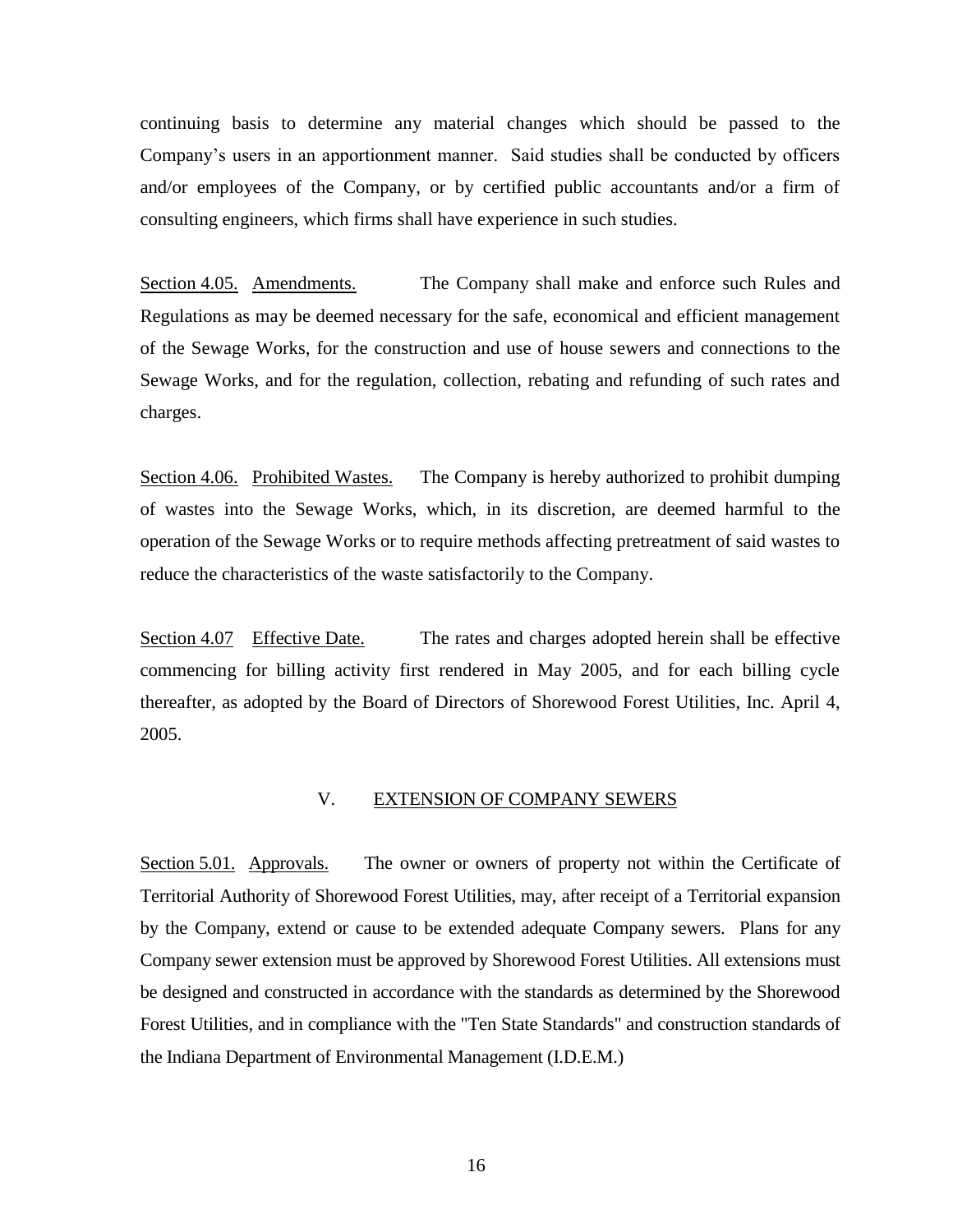Section 5.02. Extensions in Right of Way. The Company sewer shall be extended within the right-of-way or an approved easement. The extension shall terminate at the point where the most remote tap would be made. In instances where the sewer extension parallels or is in close proximity to adjacent property, a public right of way or easement must be provided to permit the extension of the sewer by others to serve the adjacent property.

Section 5.03. Manholes Required. If a sewer is in an easement for several sewer sections, a manhole shall be installed on that sewer within the right-of-way of a crossing street in order to provide access for truck mounted maintenance equipment.

Section 5.04. Review and Inspection Fees. Review of the plans and inspection prior to and during construction by Shorewood Forest Utilities shall be at the expense of the party desiring extension. The charge for review and approval of the sewer plans, and inspection during installation of the sewers, shall be satisfied by the party desiring extension at the time a contract for sewer extension is executed.

Section 5.05. Inspection Required. No person shall make use of a sewer extension, backfill or otherwise conceal a sewer installation unless and until the same has been inspected, approved and accepted by Shorewood Forest Utilities. In addition to all other remedies, the Company may cause the said installation to be excavated and exposed, may terminate the connection, and may require the developer or contractor to pay or reimburse the Company for its costs and expenses in such excavation, exposure, termination, reconnection, and restoration.

Section 5.06. Petitions. The Board of Directors of Shorewood Forest Utilities may accept petitions from property owners requesting the extension of public sanitary sewers. Property owners abutting the proposed sewer line shall pay for the cost of extending a sewer of adequate size to meet their needs. The Company may, at the sole discretion of the Board, and subject to the availability of funds, elect to contribute a portion of the cost of the sewer extension which may include any over sizing, engineering and inspection fees.

#### VI. CONNECTION TO COMPANY SANITARY SEWER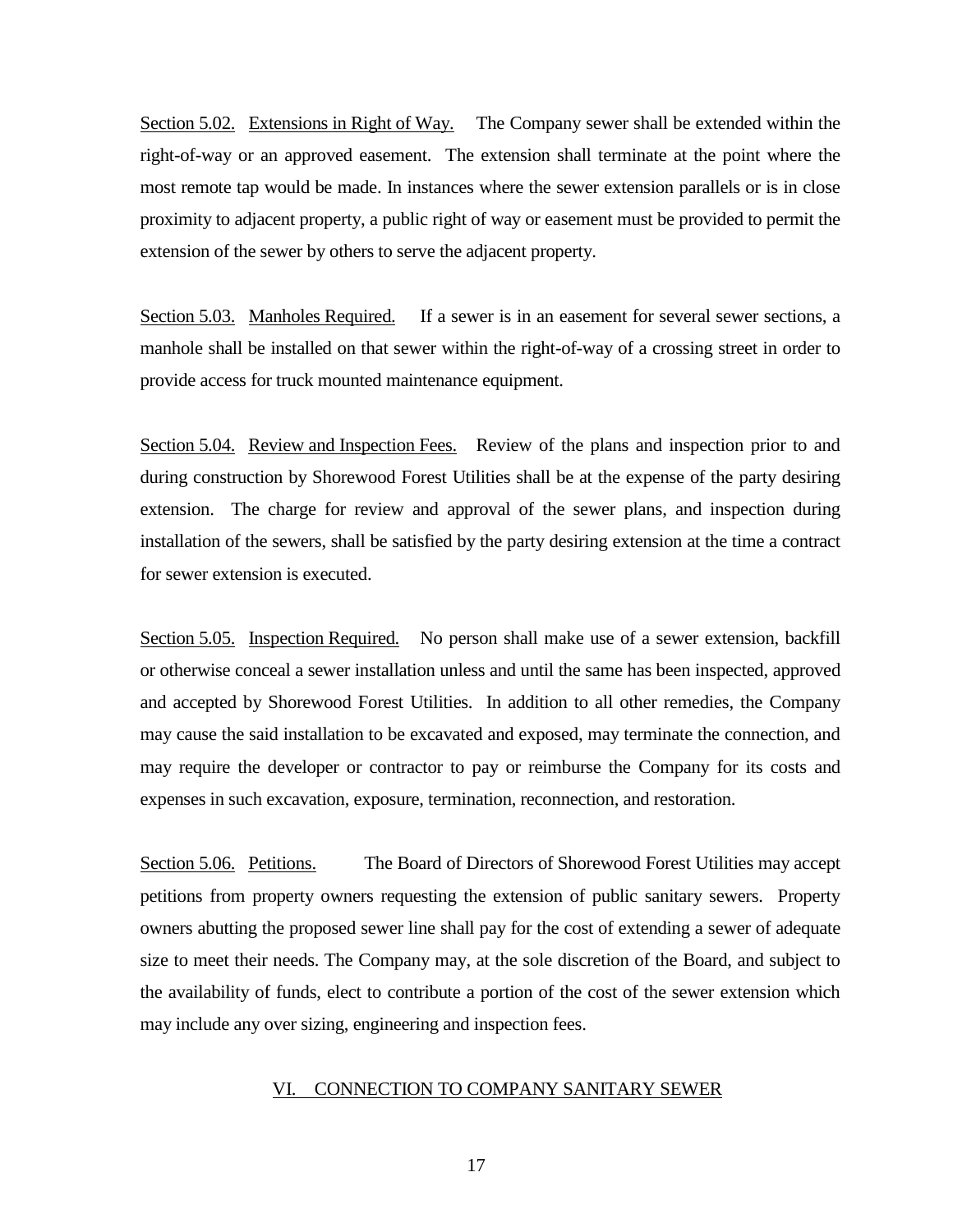Section 6.01. Capacity Assurance. A new connection may be made to a Company sewer, or sewers connected to the Company system, only after there has been adequate assurance by the Company that the downstream facilities of the collection system have adequate capacity to transmit and treat the new waste loadings.

Section 6.02. Required Connections. Every property in the service area of Shorewood Forest Utilities shall connect to the Company's collection system whenever a sanitary sewer is available for use and the Porter County Board of Health has determined that there is a pollution problem. The connection to the Utility's collection system shall be made within ninety (90) days after such sanitary sewer is available and the property owner has been notified of the requirement to connect.

Section 6.03. Availability. A sewer is considered to be available for use by a property if it is abutting that property, or is located in the public right-of-way or easement adjacent to the property, has capacity available, and is of a nature intended to collect sewage from individual properties. A sewer is considered to abut a property if it is located within a public right of way or easement that is adjacent to or abuts any part of the property that could be served.

Section 6.04. Sewer Not Available. Those properties not abutting a Company sewer, but within three hundred feet (300') of an available sewer, may make arrangements to have sewer extended to their property. Company sewers may be extended by private property owners once plans have been reviewed and approved by Shorewood Forest Utilities in accordance with these Rules and Regulations. Property owners may also petition the Board of Directors of the Shorewood Forest Utilities for a sewer extension project. Property owners shall pay for a portion of the sewer extended in accordance with the funding guidelines in effect at the time of the petition. Connection to the new sewer may not be made until the Board of Directors of the Shorewood Forest Utilities accepts the sewer, or a Prime Contractor's Release is executed.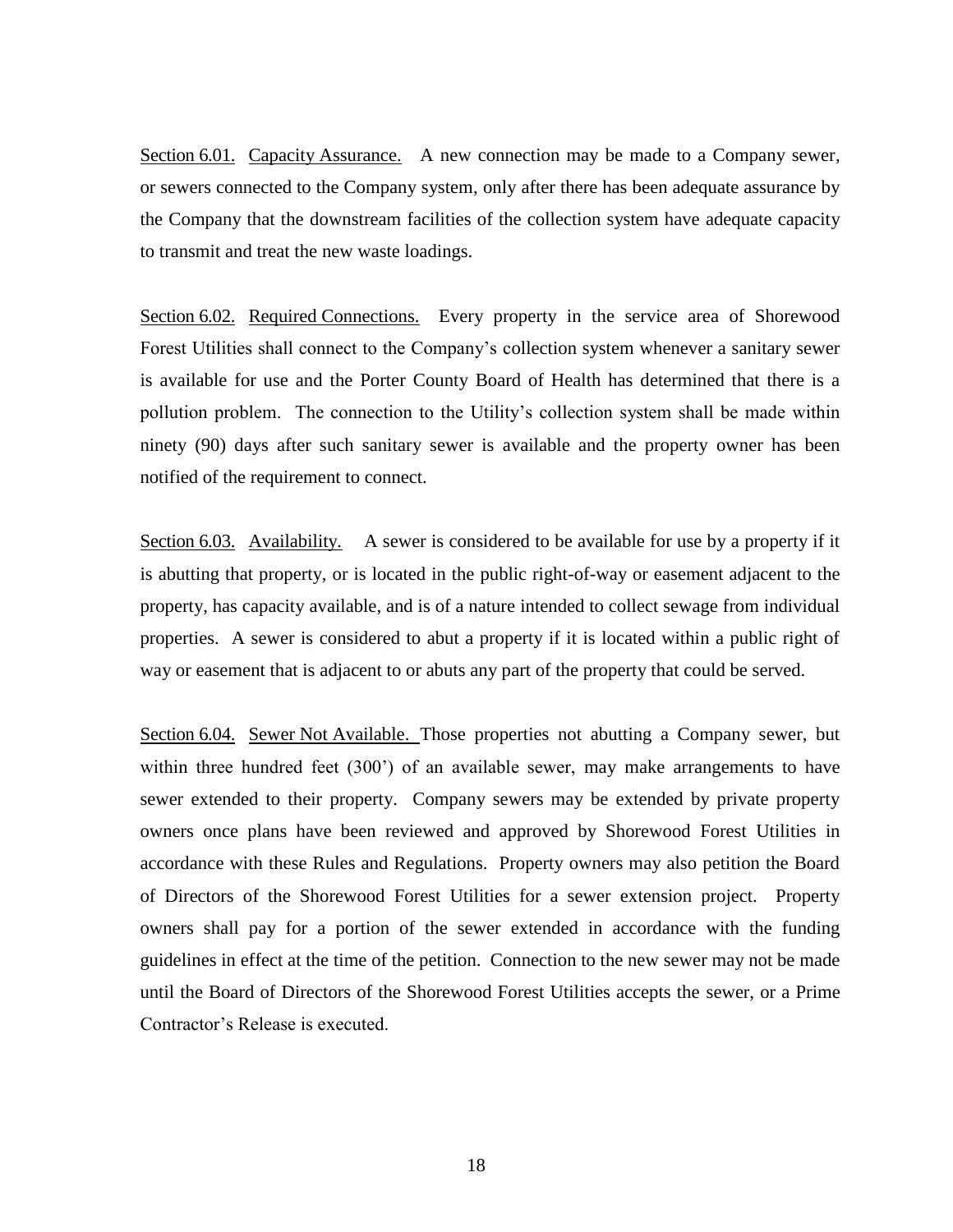Section 6.05. Connections. A connection to the public sewer may be accomplished as follows:

(a) Where a tap-in connection is employed, the point of connection shall be where the end of the building sewer meets the inside face of the Utility's sewer and the tapping "saddle and/or joint" shall be considered part of the building sewer.

(b) Where fittings (T's or Y's) are employed, the connection shall be where the end of the first pipe meets the end of the fitting and the said T or Y fitting shall be considered a part of the building sewer.

Section 6.06. Permits. No owners of or persons controlling any real property shall tap or drain either directly or indirectly into any public sewer until a sewer tap permit has been obtained from Shorewood Forest Utilities, and until owner has satisfied the obligation to pay all assessments, reimbursements and pro rata shares of sewer extension costs levied against that property for public sewers which serve it. A sewer tap permit given in error shall not operate to nullify any such obligation that has been duly recorded nor estop Shorewood Forest Utilities from charging and collecting such costs at any subsequent time.

Section 6.07. Deferred Obligation. From time to time, the Company may permit persons to tap or drain into a public sewer and to defer, in whole or in part, payment of the obligation, upon the execution and delivery to the Board of Directors of a note, mortgage, or other evidence of obligation acceptable to the Board. Installments of deferred obligations, including any finance charges or interest chargeable thereon, shall be deemed to be "charges for sewer service".

The foregoing was approved by the Board of Directors of Shorewood Forest Utilities, Inc. on February 22, 2010.

SHOREWOOD FOREST UTILITIES, INC. BOARD OF DIRECTORS

BY: \_\_\_\_\_\_\_\_\_\_\_\_\_\_\_\_\_\_\_\_\_\_\_\_\_\_\_\_\_\_\_\_\_\_\_\_